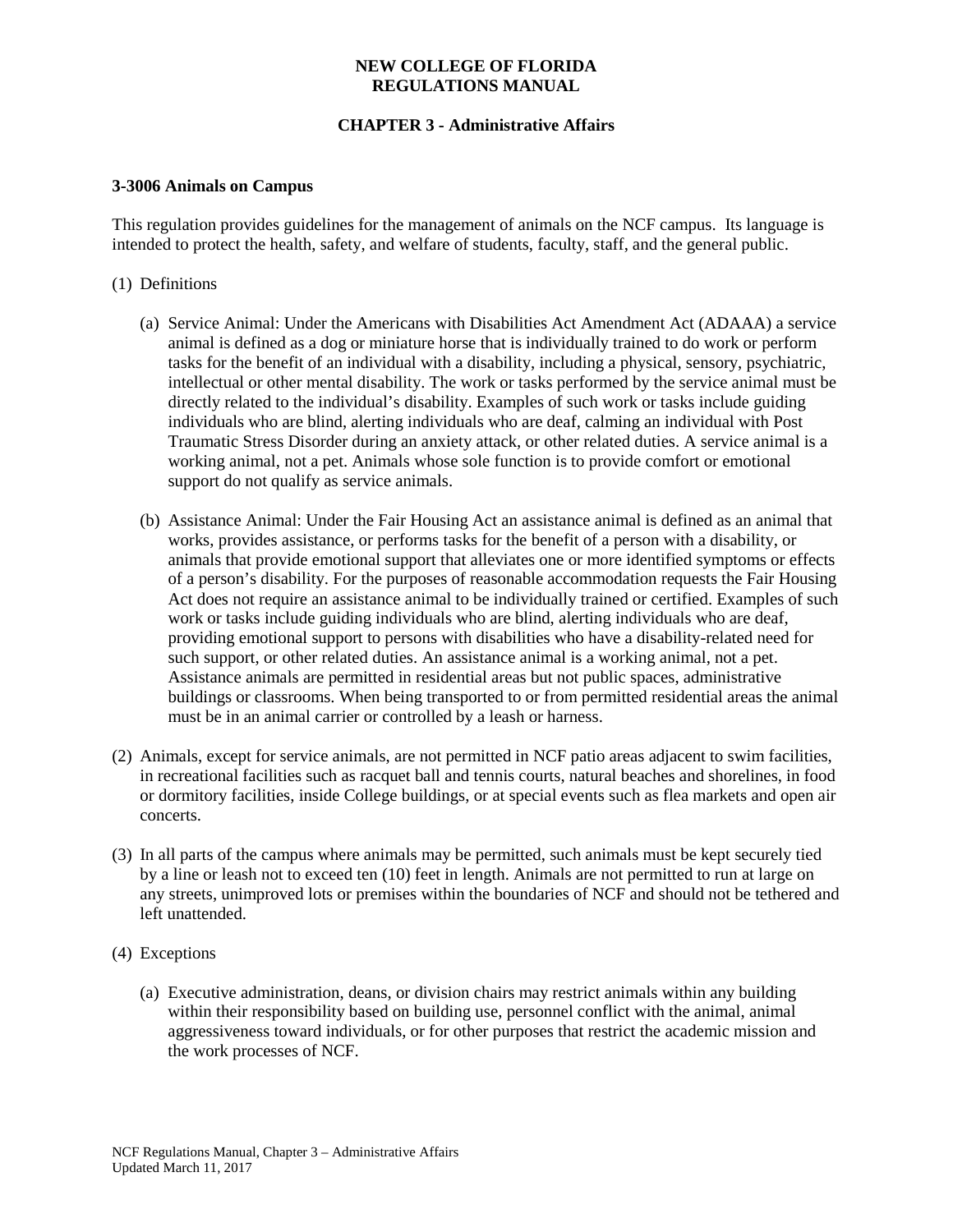## **NEW COLLEGE OF FLORIDA REGULATIONS MANUAL**

## **CHAPTER 3 - Administrative Affairs**

- (b) NCF will seek to grant reasonable accommodations to members of the College community for service animals under the Americans with Disabilities Act Amendment Act and assistance animals under the Fair Housing Act.
- (5) Accommodation Procedures
	- (a) Requests for accommodation by employees should be made to the Director of Human Resources. Requests for accommodation by students should be made to Student Disability Services.
	- (b) NCF officials will determine, on a case-by-case basis, and in accordance with applicable laws and regulations, whether a requested animal is a reasonable accommodation on campus.
	- (c) For more information on ADAAA accommodation procedures please see NCF Regulation 1-1016 ADA.
	- (d) For accommodation requests under the Fair Housing Act, the Student Disability Services Office may require documentation from qualified professionals confirming:
		- 1. the existence of a medically diagnosed disability;
		- 2. that the animal is necessary to afford the person with a disability an equal opportunity to use and enjoy the dwelling; and
		- 3. there is an identifiable relationship or nexus between the disability and the assistance the animal provides.
	- (e) If an accommodation has been granted by Disabilities Services, then the Housing Coordinator will be notified. However, it shall be the responsibility of the student to follow up with Residence Life staff for appropriate room assignment.
	- (f) The Housing Coordinator will maintain a list of all animals authorized to live in the dorms and will provide the NCF Police Department with this list.
- (6) All animals on campus must be current on vaccinations, have valid rabies inoculation and county registration certificates/tags, and not display aggressive behavior toward others.
- (7) Consequences for Violations
	- (a) Student violators will be referred to the Office of Student Affairs for disciplinary action in accordance with the Student Code of Conduct.
	- (b) Staff violators will be referred to their supervisor.
	- (c) Non-College violators will be referred to the NCF Police Department. The first violation will result in a warning; further violations will result in a charge of trespass.